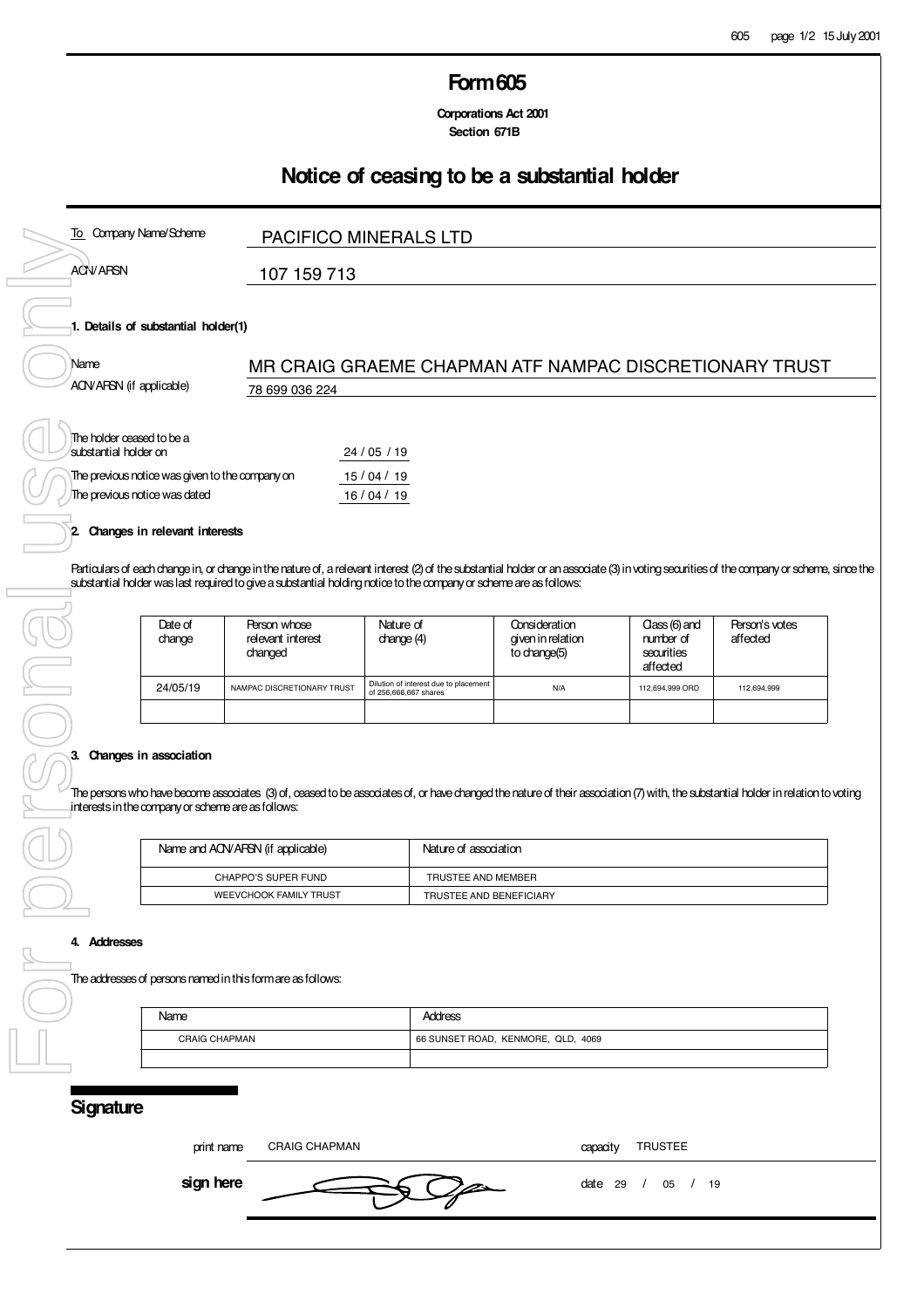#### **DIRECTIONS**

- (1) If there are a number of substantial holders with similar or related relevant interests (eg. a corporation and its related corporations, or the manager and trustee of an equity trust), the names could be included in an annexure to the form. If the relevant interests of a group of persons are essentially similar, they may be referred to throughout the form as a specifically named group if the membership of each group, with the names and addresses of members is clearly set out in paragraph 4 of the form.
- (2) See the definition of "relevant interest" in sections 608 and 671B(7) of the Corporations Act 2001.
	-

Include details of:

- (a) any relevant agreement or other circumstances because of which the change in relevant interest occurred. If subsection 671B(4) applies, a copy of any document setting out the terms of any relevant agreement, and a statement by the person giving full and accurate details of any contract, scheme or arrangement, must accompany this form, together with a written statement certifying this contract, scheme or arrangement; and
- (b) any qualification of the power of a person to exercise, control the exercise of, or influence the exercise of, the voting powers or disposal of the securities to which the relevant interest relates (indicating clearly the particular securities to which the qualification applies).

See the definition of "relevant agreement" in section 9 of the Corporations Act 2001.

Details of the consideration must include any and all benefits, money and other, that any person from whom a relevant interest was acquired has, or may, become entitled to receive in relation to that acquisition. Details must be included even if the benefit is conditional on the happening or not of a contingency. Details must be included of any benefit paid on behalf of the substantial holder or its associate in relation to the acquisitions, even if they are not paid directly to the person from whom the relevant interest was acquired.

The voting shares of a company constitute one class unless divided into separate classes.